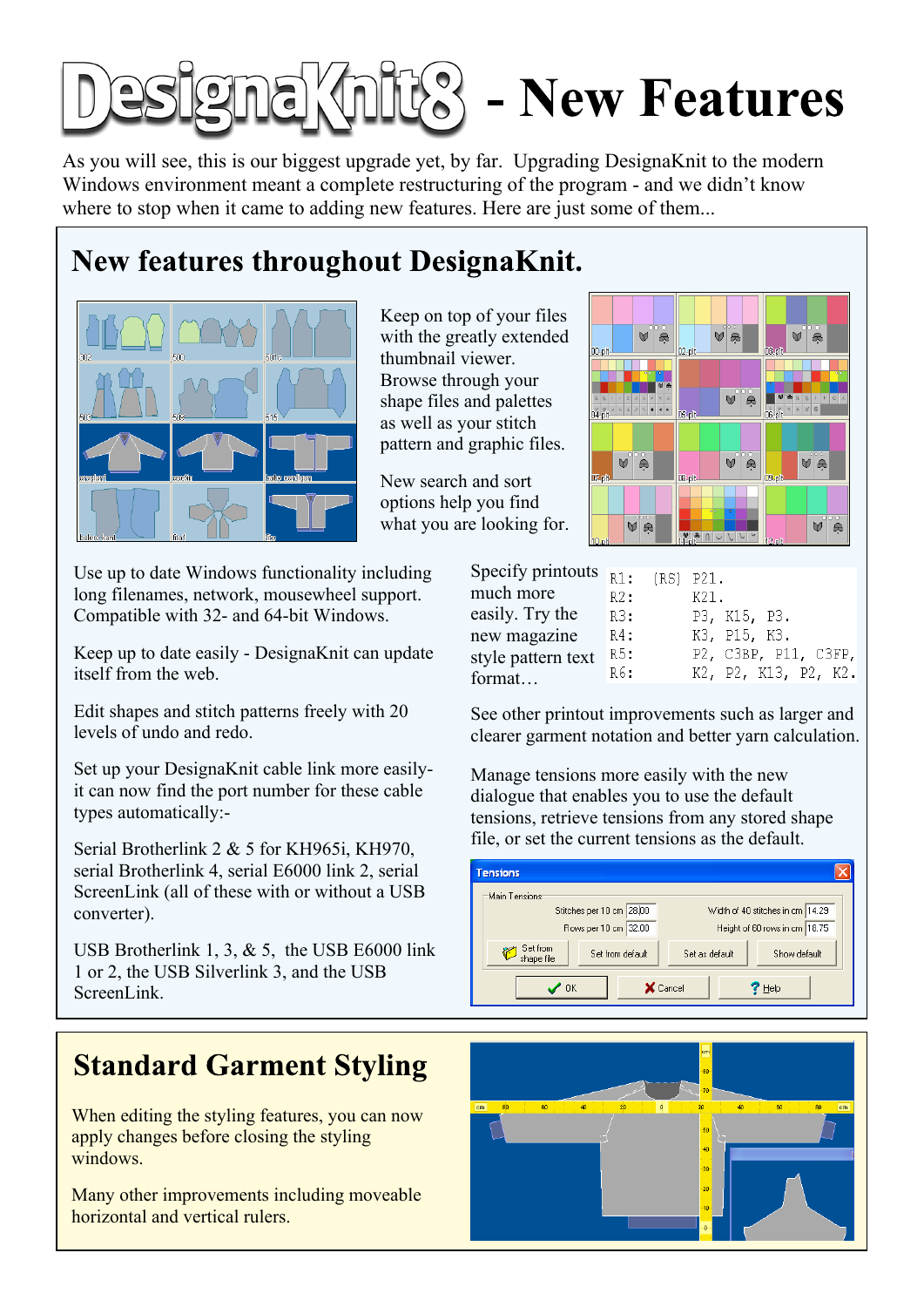#### **Original Pattern Drafting**

(Included with HandKnit, Machine Pro, and Complete product levels)

The new Exact Stitch Layout mode enables you to have full control over the piece edges. Drag stitch handles located at the ends of rows to get the stitch layout exactly as you want. (Even without this mode, the stitch layout follows the points more closely than in previous versions).



piece. Drag the pattern to the desired position  $\overline{\phantom{a}}$  it's now the quickest way to integrate a garment piece with a stitch pattern.





20

30

 $40<sub>1</sub>$ 

 $10$ 

Select and drag not just one but groups of coordinate points or stitch handles. Or in one click modify groups of shaping method tags or slope type

50

A host of other features include the possibility of more complex shapes, a way of adding multiple points in a defined sequence, improved mirrors, rulers and grids, and the knit direction indicator for showing and changing the direction of knitting and warning of shaping errors.



#### **Stitch Designer**

Open the Symbols Organizer and see the new TrueType "KnitWriteDK" knitting font. Select from the 221 hand and machine knitting symbols, each with its own abbreviation and knitting instruction. These can be printed using the new pattern text or garment text printout formats.

VANIOJON/XXXDI  $\frac{1}{\sqrt{2}}$ <u>উচিচি জিজিজি জি</u>  $\overline{\vee}\,\overline{\vee}\,\overline{\vee}$  $\times$ V VV ∩∧∩∧∧∧∧⊗⊗⊗⊗⊗∞∞ B ≫ ≫ ≫ ≫ ≫ ≫ ≫ ≫ ≫  $\equiv$ = $\equiv$ ⊃ 223334445598888888 <u> 효과사 부분 시스트 기사가</u>  $\frac{1}{\sqrt{2}}$  o a  $\frac{1}{\sqrt{2}}$  $\frac{1}{\sqrt{2}}\frac{1}{\sqrt{2}}\frac{1}{\sqrt{2}}\frac{1}{\sqrt{2}}\frac{1}{\sqrt{2}}\frac{1}{\sqrt{2}}\frac{1}{\sqrt{2}}\frac{1}{\sqrt{2}}\frac{1}{\sqrt{2}}\frac{1}{\sqrt{2}}\frac{1}{\sqrt{2}}\frac{1}{\sqrt{2}}\frac{1}{\sqrt{2}}\frac{1}{\sqrt{2}}\frac{1}{\sqrt{2}}\frac{1}{\sqrt{2}}\frac{1}{\sqrt{2}}\frac{1}{\sqrt{2}}\frac{1}{\sqrt{2}}\frac{1}{\sqrt{2}}\frac{1}{\sqrt{2}}\frac{1}{\sqrt{2}}$ □□□□←  $\uparrow$ 

Use the abbreviations and knitting instructions as they are, or edit them in the new Symbols Text Editor and keep your own collections.

| Symbol              |                    | RS-K Abbreviation RS-K Knitting instruction |
|---------------------|--------------------|---------------------------------------------|
| 92<br>Q             | K <sub>1</sub> tbl | Knit through back of loop                   |
| 124<br>Ļ            | P <sub>1</sub> tbl | Purl through back of loop                   |
| 47<br>$\mathcal{Q}$ | IK1R               | Knit, taking yarn over rather thai          |
| 63<br>Ŗ             | P <sub>1R</sub>    | Purl, taking yarn under rather th           |
| 91                  | s1K                | Slip stitch Knitwise                        |
| 93<br>I٠            | s1P                | Slip stitch Purlwise                        |
| 123                 | yif, S1K           | With yarn at front of work, slip s'         |
| 125                 | lyib, S1P          | With yarn at back of work, slip s           |
| Q.<br>35            | CO R               | Cast on to Right Needle                     |
| 126                 | CO L               | Cast on to Left Needle                      |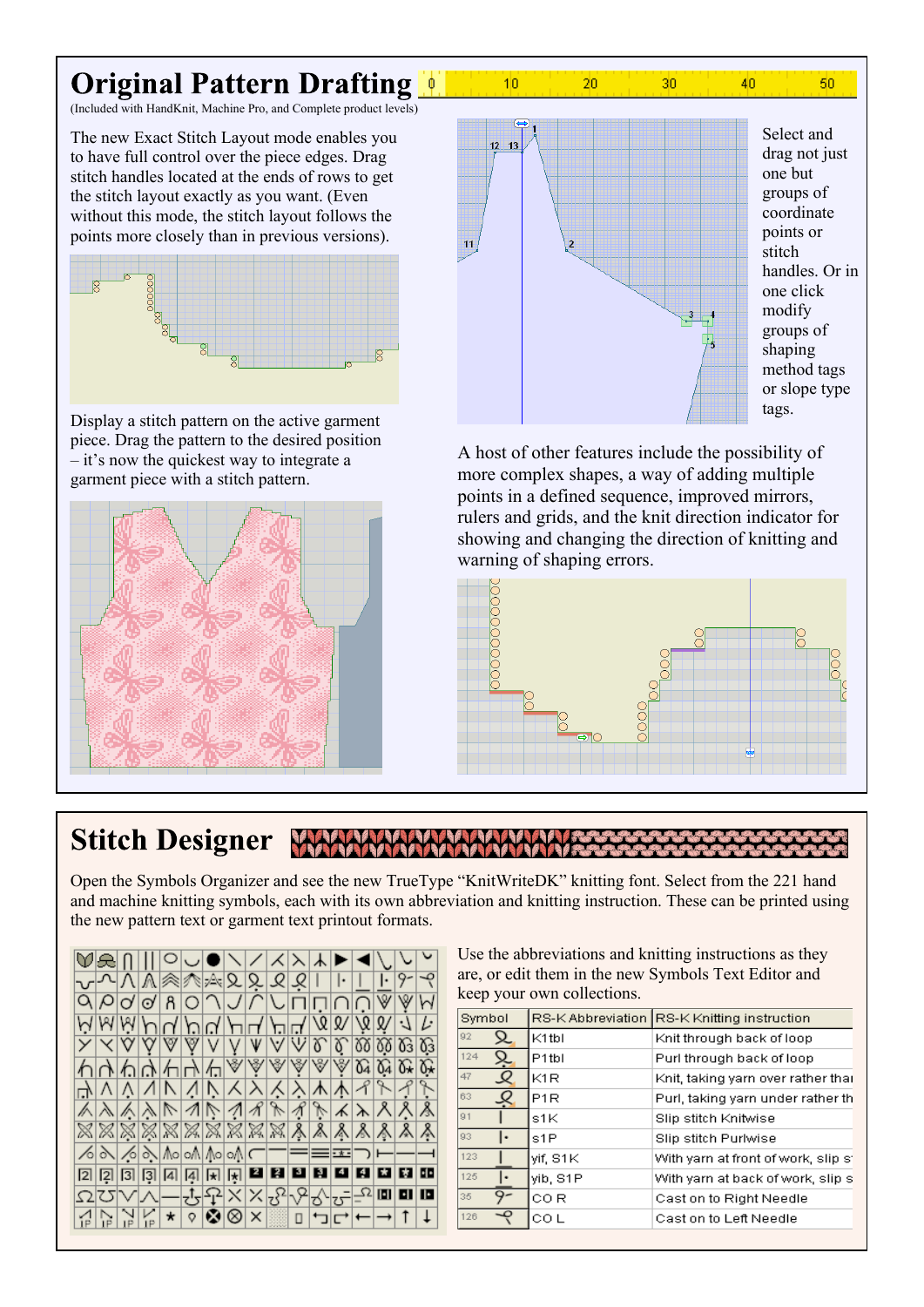Open the Cables Organizer to see the available range of stitch cables. In the machine knit product levels of DesignaKnit 8, there are 60 simple cables to choose from, while in the products that include hand knitting there are a total of 168 cables. Each has its own abbreviation and knitting instruction that can be printed using the new pattern text or garment text formats. Select as many as you want into your working palette and place them into your stitch pattern using the cable tool.



 If fabric texture is turned on you can see how the stitches cross over and cables join up with each other. Enjoy the improved fabric texture!

Use the cable abbreviations and instructions as they are or add custom cables with your own knitting instructions.

When designing for machine knitting, the Palette now has separate indicators for needle selection and transparency for both yarn colours and stitch symbols. Some symbols are mainly for hand knitting or for sounding an alert during

> **Transparency** indicator



The Yarn Colours Organizer (was Woolbox in DesignaKnit 7) has new options for generating complementary colours and colour ranges.



There is a new indicator of the yarn colours or symbols allocated to mouse buttons. Other indicators show the mouse position within

the pattern, within the active piece, and the selection box size and position.



Design with an extended and improved set of tools. They include moveable rulers that work in stitches and rows, cm, or inches. There are brush shapes to choose from, and more brush sizes. There are great new options for varying colours randomly, and for inserting text into stitch patterns-including different text orientations and the option of fixed font sizes. And many many more.





In the machine knit product levels, you can read and write stitch pattern files for the Silver Reed PC10 Pattern Controller.

When Tiling a motif into a larger pattern, you can now drag the tiled motifs until the repeats fall the way you want.

Starting a new stitch pattern is much easier with the important choices being presented together, including (for product levels that include hand knitting) new hand knitting options.